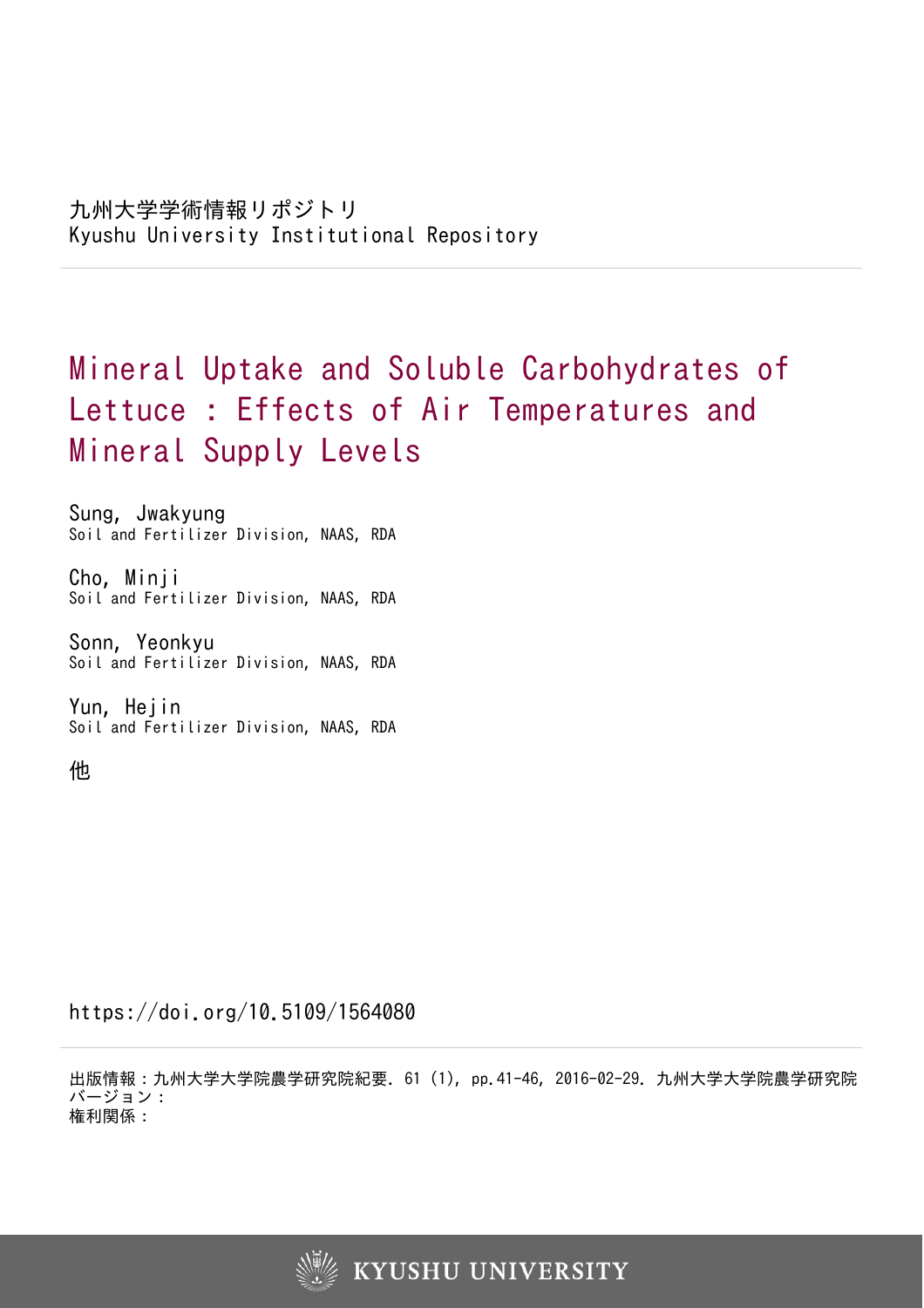# **Mineral Uptake and Soluble Carbohydrates of Lettuce : Effects of Air Temperatures and Mineral Supply Levels**

# $J$ wakyung SUNG<sup>1</sup>, Minji CHO<sup>1,†</sup>, Yeonkyu SONN<sup>1,†</sup>, Hejin YUN<sup>1</sup>, Seongsoo KANG<sup>1</sup>, **Yoshiyuki SHINOGI and Taek–Keun OH2,\***

Science for Bioproduction Environment, Faculty of Agriculture, Kyushu University, Hakozaki 6–10–1, Higashi–ku, Fukuoka city 812–8581, Japan (*Received November 11, 2015 and accepted November 19, 2015*)

Both low and high temperatures affect plant growth and development at whole plant level, tissue and even cell level through a variety of metabolic changes. In this paper we investigated the extent of the inhibition of growth, macro–element uptake and soluble carbohydrate production, and the effect of extra–supply of minerals as a means of the recovery from the damage. Lettuce plants were grown four different growth temperatures (15/8, 22/15, 25/18 and 28/21°C), and extra–supply of minerals was composed of 1.5– and 2.0–fold stronger than the standard nutrition (1/2 strength of Hoagland's solution). Low and high temperatures significantly adversely affected lettuce growth, mineral uptake and soluble carbohydrate production, and the extra–supply of minerals didn't play any crucial roles to promote and recover them. Merely, P uptake was slightly increased by an extra–supply of nutrients in all temperature conditions. From this study, it was strongly suggested that further research should include the effect of extra–supply of minerals when plants are recovered from low or high temperature stress, and metabolic interaction such as mineral uptake and carbohydrates between shoot and root.

**Key words**: Lettuce, Mineral uptake, Carbohydrates, Temperature stress, Mineral supply

### INTRODUCTION

The production of vegetable crops has shown significant yield increases in South Korea since over the last several decades. Transitory or constantly high temperatures cause a variety of morpho–anatomical, physiological and biochemical changes in plants, which affect plant growth and development and may result in a significant reduction in economic yield. At moderately high temperatures, injuries or death to crop plants may occur only after long–term exposure, and it may be derived from a limited photosynthesis, assimilate partitioning, and water and nutrient use efficiency (Kuiper, 1964; Walker, 1969; Ruter and Ingram, 1990). A well–known consequence of elevated temperature in plants is the damage caused by heat–induced imbalance in photosynthesis and respiration; in general, the rate of photosynthesis decreases whereas dark– and photo–respiration rates increase considerably under high temperatures (Nakamoto and Hiyama, 1999). Assimilate partitioning, taking place via apoplastic and symplastic pathways under high temperatures, has significant effects on transport and transfer processes in plants although it strongly depends genotypes (Yang *et al*., 2002; Taiz and Zeiger, 2006). Mineral uptake by plants from the rhizosphere is directly influenced by soil temperature, and the lower (chilling) and higher (heat) temperatures compared to the optimum

\* Corresponding author (E–mail: ok5382@cnu.ac.kr) (T.K. OH)

lead to a considerable reduction in mineral uptake (Cumbus and Nye, 1984; Raju *et al*., 1990; Tindall *et al*., 1990).

Lettuce (*Lactuca sativa* L.) is the second largest leafy crops after Chinese cabbage, and the scale of greenhouses–based cultivation throughout South Korea was approximately 2,968 ha (MAFRA statistics, 2013). Furthermore, a year round cultivation of lettuce often causes the unexpected heat (high in summer season) and chilly (low in winter season) stresses, and thus results in deleterious effects on the growth and yield. Although the literature on plant responses to temperatures such as mineral uptake and carbohydrate production is abundant, the information about the effects of extra–supply of minerals there is only a very few. The objective of this study was to know the extent of a damage of growth, mineral uptake and carbohydrate production under low or high temperature conditions, and to know whether there is any effect of extra–supply of minerals to recover and promote those in lettuce plant.

#### MATERIALS AND METHODS

### **Plant materials and growth conditions**

This study was performed in an environment–controlled growth chamber, NAAS, RDA, South Korea in 2014. The uniformly growing seedlings of lettuce were transplanted into 1 L plastic box filled with pure sand soil, and then fed with 1/2 strength of Hoagland's solution which is composed as follows;  $5 \text{ mM } Ca(NO_2)_2$ ,  $5 \text{ mM }$  $KNO<sub>3</sub>$ , 2 mM  $MgSO<sub>4</sub>$ , 0.5 mM  $KH<sub>2</sub>PO<sub>4</sub>$ , 1.5 mM Fe–EDTA, 1 mM NH<sub>4</sub>NO<sub>3</sub>, 2 μM H<sub>3</sub>BO<sub>3</sub>, 0.2 μM MnCl<sub>2</sub>, 0.01 μM  $ZnSO_4$ , 0.01  $\mu$ M CuSO<sub>4</sub>, and 0.03  $\mu$ M H<sub>2</sub>MoO. The 1/2 strength of Hoagland's solution, 100 mL per box, was

<sup>1</sup> Soil and Fertilizer Division, NAAS, RDA, Wanju, Jeollabuk–do, 55365, Korea

<sup>2</sup> Department of Bio–Environmental Chemistry, Chungnam National University, Daejeon 305–764, Korea

<sup>†</sup> The authors contributed equally to this paper as a co–first author.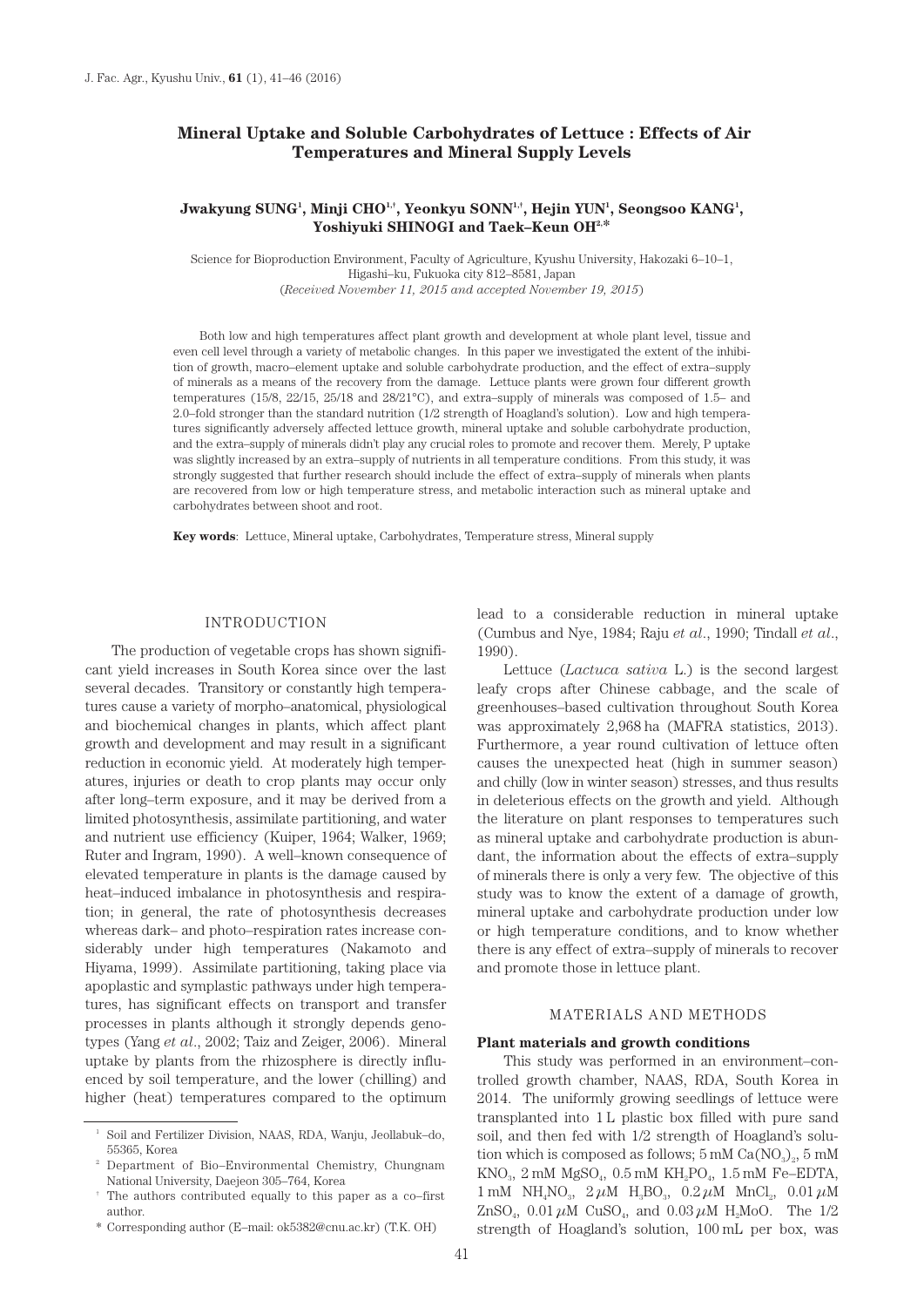supplied every day during the experiment. Plants were grown in four different temperature conditions, low (15/8°C, day/night), optimal (22/15°C), and high temperature (25/18 and 28/21°C). To investigate the effect of an extra–supply of minerals to mitigate the damage from temperature stress, lettuce plants were grown in three different nutrient conditions, standard (1/2 strength of Hoagland's solution), 1.5– and 2.0–fold stronger nutrient solutions. Lettuce plants were assigned with the completely randomized two factor factorial design (temperature and mineral supply) in an environment–controlled chamber and were taken to determine the contents of carbohydrates and mineral elements at 5, 10 and 15 days after treatment (DAT).

### **Measurement of nutrients**

The oven–dried samples  $(0.3 \text{ g})$  which were at  $80^{\circ}$ C for 48 h were soaked in 5 mL of  $368 \text{ mmol L}^{-1}$  salicylic acid in 84.7% sulfuric acid  $(H_2SO_4)$  for 24 h then digested in a digestion system, heated to 300°C for 3 h, followed by several drops of hydrogen peroxide  $(H<sub>2</sub>O<sub>2</sub>)$ . The extracted solution was transferred to 100 mL volumetric flasks and then diluted to 100 mL with deionized water for mineral assays. The N concentration was colorimetrically determined using the automatic flow injection analyzer (BRAN LUBBE, Germany). The P concentration was measured using the molybdate–blue colorimetric method (UV– 2450, Shimadzu, Japan) and cation concentrations were determined with ICP–OES (INTEGRA XMP, GBC, Australia).

## **Measurement of soluble carbohydrates**

Soluble sugar from dried shoots and roots was determined by the reaction of 1.0 mL of the alcoholic extract with  $2.0 \text{ mL}$  fresh  $0.2\%$  anthrone in sulfuric acid (w/v); the absorbance was read at 630 nm. After the extraction of the soluble fractions, the solid fraction was used for starch analysis. Starch was firstly extracted with 9.3 N (normal concentration) of perchloric acid and followed by 4.6 N. The extracts were combined and starch concentration was determined after reaction with the anthrone reagent. Glucose was used as the standard for soluble sugar.

## **Statistical analysis**

This experiment was performed with the completely randomized two factor factorial design (temperature and nutrient level) with three repeats. The analysis of variance (ANOVA) was conducted to find effects of treatments. Least significant difference (LSD) was performed to determine the significance of the difference between the means of treatments. An  $\alpha$  error value of 0.05 was chosen to indicate statistical significance. All statistical analysis was performed using version 9.01 of SAS (SAS Institute Inc, Cary, NC).

# RESULTS

# **Effects of temperature and extra–supplied nutrient on lettuce growth**

The shoot growth of lettuce (dry weight–based) from each temperature condition was shown in Fig. 1, and the growth rates between temperature conditions represented significant differences ( $p<0.01$  and  $0.001$ ) at three time points. The growth was the highest at the optimal (22/15°C) and moderately high (25/18°C) temperature conditions during the whole experiment period whereas the low (15/8°C) and high (28/21°C) temperature conditions represented the marked reduction in the growth from Day 10. The effect of extra–supply of minerals (1.5 and 2.0–fold stronger) as a means of recovering the damage from temperature stresses was not observed (Fig. 2), and especially the extra–supply made the growth worse at high temperature condition.







**Fig. 2.** Effect of an extra–supply of nutrient solution on lettuce growth grown under four different temperature regimes at 15 DAT (n=3). The concentration,  $\times$  1.0, means the 1/2 strength Hoagland's nutrient solution. The letters above vertical bars mean significant differences from LSD test.

.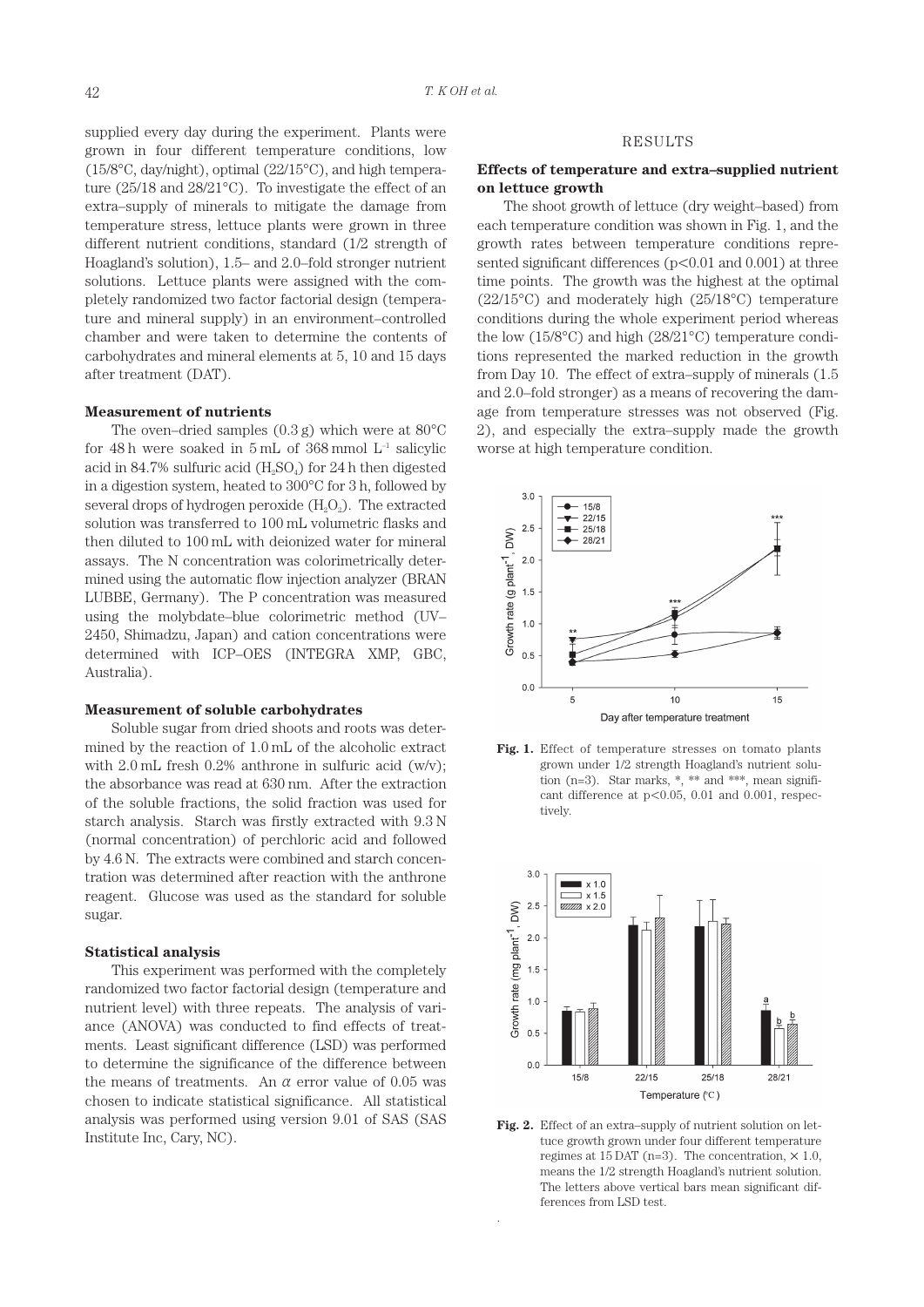# **Effects of temperature and extra–supplied minerals on concentration and uptake of macro–elements**

The concentrations of macro–nutrients in temperature–affected lettuce resulted in a tendency of the overall increase except N (67% compared to the optimal) and K (55%) concentration, which represented a marked reduction, at low temperature (Table 1). An increase in the concentration was obvious Ca (1.9 fold as high compared to the optimal) at low temperature and P (1.9 fold as high) at high temperature. By contrast, the uptake of macro–nutrients was greatly affected by temperature stresses (Table 2), and the uptake rates were ranged from 26 to 71% at the low temperature to optimal and from 48 to 66% in the high temperature. The uptake rate under moderately high temperature (25/18°C) resulted in slight decrease of N, P and K, and in great increase of Ca and Mg. The extra supply of minerals was non–effective to promote the nutrient uptake as lettuce was exposed extremely adverse temperature conditions although an effect was partially observed at 2.0–fold stronger mineral supply (Table 3). The supply of 1.5–fold stronger minerals led to the significant reduction in most elements which ranged from 18 to 56% at low temperature (15/8°C) to optimal temperature (22/15°C) and from 30 to 71% at high temperature (28/21°C). The supply of 2.0–fold stronger minerals promoted widely the nutrient uptake

at low temperature (15/8 $^{\circ}$ C) compared to control ( $\times$  1.0 of low temperature), whereas there was no effect at high temperature. Unlike other macro–elements, P uptake was slightly increased by an extra–supply of nutrients at all temperature conditions.

# **Effects of temperature and extra–supplied nutrients on soluble carbohydrates production**

The contents (glucose equi.) of soluble sugars and starch greatly differed with both temperature conditions and the period of temperature treatment (Fig. 3). The levels of soluble sugars and starch were the highest in optimal temperature at 5 and 10 DAT and in moderately high temperature at 15 DAT, and the relative rates of soluble sugars and starch in low and high temperatures represented 39 (21.1  $\pm$  1.5 mg g<sup>-1</sup> DW), 37 (13.0  $\pm$  1.1 mg g<sup>-1</sup> DW), 26 (13.9  $\pm$  2.1 mg g<sup>-1</sup> DW) and 43 (15.4  $\pm$  0.7 mg  $g^{-1}$  DW) %, respectively, at 15 DAT. The extra supply of nutrients to enhance the accumulation of soluble sugars and starch didn't show any effect in all temperature conditions (Fig. 4). The contents of soluble sugars and starch were the highest in moderately high temperature and followed by optimal, low and high temperatures. Moreover, the level of soluble sugars was significantly reduced by low temperature, and starch was markedly decreased in both low and high temperatures.

**Table 1.** The range of macro–element concentrations of temperature–affected lettuce

| Temperature<br>(day/night, °C) | N                                  | $P_2O_5$         | $K_0O$           | CaO                 | MgO              |  |
|--------------------------------|------------------------------------|------------------|------------------|---------------------|------------------|--|
|                                | -- %. DW ------------------------- |                  |                  |                     |                  |  |
| 15/8                           | $1.64 \sim 3.91$                   | $0.38 \sim 0.49$ | $2.57 - 5.02$    | $1.21 - 3.04$       | $0.32 \sim 0.65$ |  |
|                                | (67)                               | (123)            | (55)             | (190)               | (112)            |  |
| 22/15                          | $3.32 \sim 4.00$                   | $0.34 \sim 0.39$ | $6.08 - 6.66$    | $1.19 \sim 1.43$    | $0.39 \sim 0.51$ |  |
|                                | (100)                              | (100)            | (100)            | (100)               | (100)            |  |
| 25/18                          | $3.34 \sim 4.64$                   | $0.30 \sim 0.50$ | $5.74 \sim 7.48$ | $1.23 - 2.34$       | $0.42 \sim 0.80$ |  |
|                                | (106)                              | (110)            | (104)            | (138)               | (143)            |  |
| 28/21                          | $4.92 \approx 5.10$                | $0.58 \sim 0.78$ | $6.87 - 7.67$    | $1.11 \approx 1.83$ | $0.43 \sim 0.62$ |  |
|                                | (137)                              | (193)            | (115)            | (114)               | (117)            |  |
|                                |                                    |                  |                  |                     |                  |  |

† Data indicate the range of the concentrations measured at three sampling points, 5, 10 and 15 DAT, and the data within the parenthesis represent a concentration index of macro–elements when the concentrations are defined as 100 in optimal temperature condition (22/15°C)

**Table 2.** The uptake of macro–elements of temperature–affected lettuce at 15 DAT

| Temperature<br>(day/night, °C) | N                    | $P_2O_5$       | K,O              | CaO               | MgO              |  |  |
|--------------------------------|----------------------|----------------|------------------|-------------------|------------------|--|--|
|                                | -------------------- |                |                  |                   |                  |  |  |
| 15/8                           | $26.5 \pm 9.0$ b     | $3.5 \pm 0.5c$ | $35.6 \pm 7.6c$  | $22.2 \pm 6.3$ bc | $5.5 \pm 1.2c$   |  |  |
| 22/15                          | $87.2 \pm 5.3a$      | $7.7 \pm 0.5a$ | $137.6 \pm 7.2a$ | $31.1 \pm 2.0$    | $11.0 \pm 0.8$ b |  |  |
| 25/18                          | $73.3 \pm 14.3a$     | $6.5 \pm 1.2a$ | $126.3 + 25.6a$  | $50.7 \pm 9.8a$   | $17.1 \pm 3.1a$  |  |  |
| 28/21                          | $42.5 \pm 5.0$ h     | $5.1 \pm 0.6$  | $65.3 \pm 8.0$   | $15.1 \pm 1.5c$   | $5.3 \pm 0.6c$   |  |  |
| F-value<br>(p<0.0001)          | 27.53                | 17.59          | 34.53            | 20.03             | 30.48            |  |  |

 $\,^{\dagger}$  Data indicate the uptake of macro–elements of tomato shoots at three different temperature conditions at 15 days after treatment, and tomato plants were grown under the 1/2 strength Hoagland's nutrient solution. The letters mean significant differences from LSD test (n=3)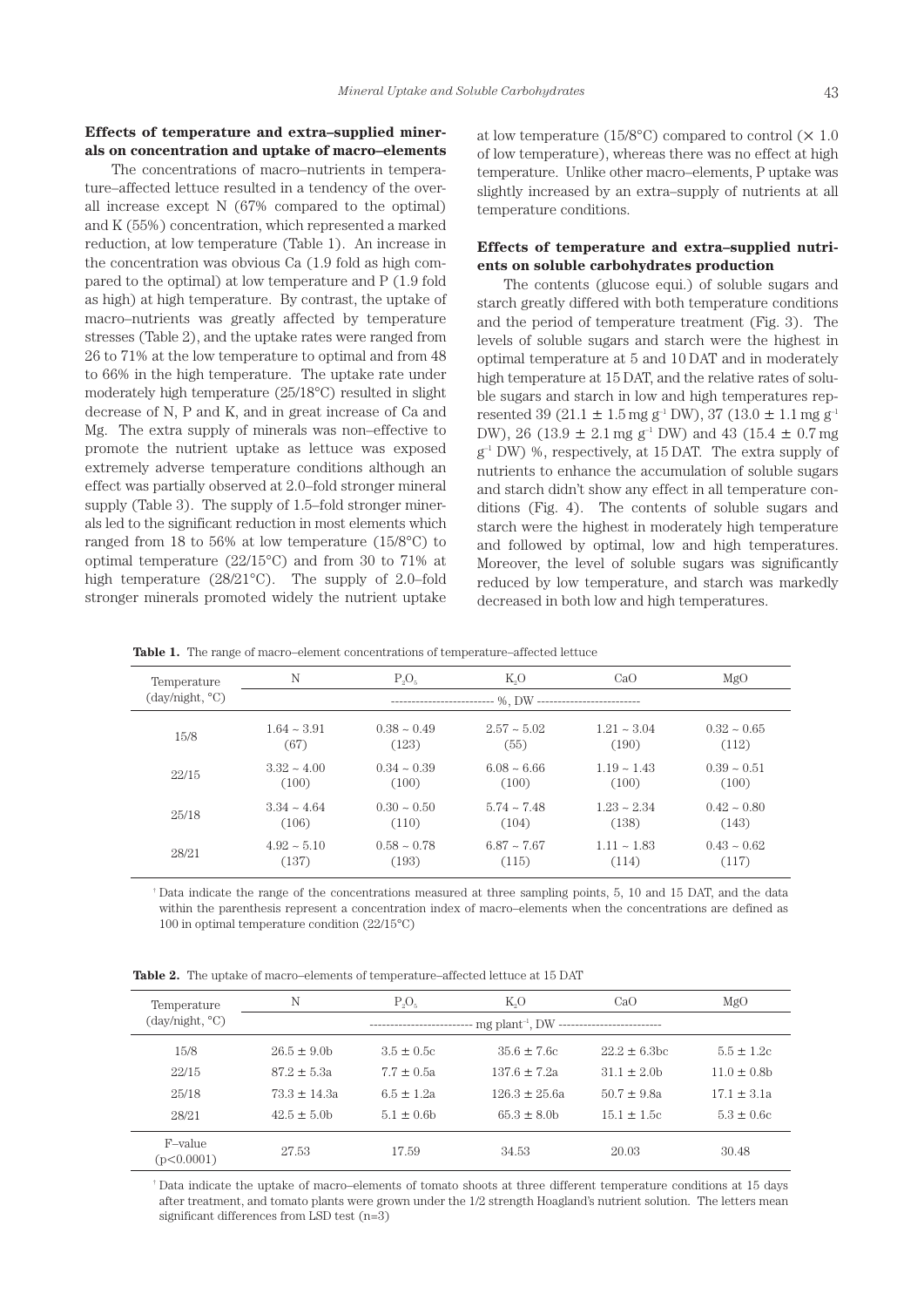| Temperature<br>(day/night, °C) | Nutrient supply | $\rm N$  | $P_2O_5$ | $K_2O$    | CaO      | MgO      |
|--------------------------------|-----------------|----------|----------|-----------|----------|----------|
|                                | $\times 1.0$    | 30       | 46       | 26        | 71       | 50       |
| 15/8                           | $\times$ 1.5    | 19       | 50       | 18        | 56       | 34       |
|                                | $\times 2.0$    | 31       | 71       | 28        | 108      | $58\,$   |
|                                | $\times 1.0$    | 100      | 100      | 100       | 100      | 100      |
| 22/15                          | $\times$ 1.5    | 98       | 103      | 113       | 109      | 101      |
|                                | $\times 2.0$    | 98       | 100      | 119       | 144      | 139      |
|                                | $\times$ 1.0    | 84       | 85       | 92        | 163      | 156      |
| 25/18                          | $\times 1.5$    | 94       | 96       | 108       | 139      | 134      |
|                                | $\times 2.0$    | 78       | $96\,$   | 105       | 160      | 171      |
|                                | $\times 1.0$    | 49       | 66       | 47        | 49       | 48       |
| 28/21                          | $\times 1.5$    | 34       | 71       | 32        | 30       | 33       |
|                                | $\times\,2.0$   | 39       | 78       | 38        | 39       | 41       |
| F-value                        |                 |          |          |           |          |          |
| Temperature                    |                 | 82.42*** | 26.98*** | 136.02*** | 47.13*** | 90.00*** |
| Nutrient                       |                 | 0.61     | 3.24     | 0.95      | $5.53*$  | $7.29**$ |
| Temperature $\times$ Nutrient  |                 | 1.08     | $0.84\,$ | 1.68      | 1.44     | 1.11     |

Table 3. The effect of the extra–supplied nutrients on the uptake rates of macro–elements

† The data indicate a percentage of macro–element uptake when the uptake is defined as 100 in optimal supply (1/2 strength Hoagland nutrient solution) at optimal temperature condition (22/15°C). The concentration,  $\times$  1.0, means the 1/2 strength Hoagland's nutrient solution



**Fig. 3.** Effect of temperature stresses on the accumulation of soluble sugars and starch in the leaves of lettuce plants grown under 1/2 strength Hoagland's nutrient solution at 15 DAT (n=3). The letters above vertical bars mean significant differences from LSD test.



Fig. 4. Effect of an extra–supply of nutrient solution on the accumulation of soluble sugars and starch in the leaves of lettuce plants grown under three different temperature conditions at 15 DAT (n=3). The concentration,  $\times$  1.0, means the 1/2 strength Hoagland's nutrient solution. The letters above vertical bars mean significant differences from LSD test.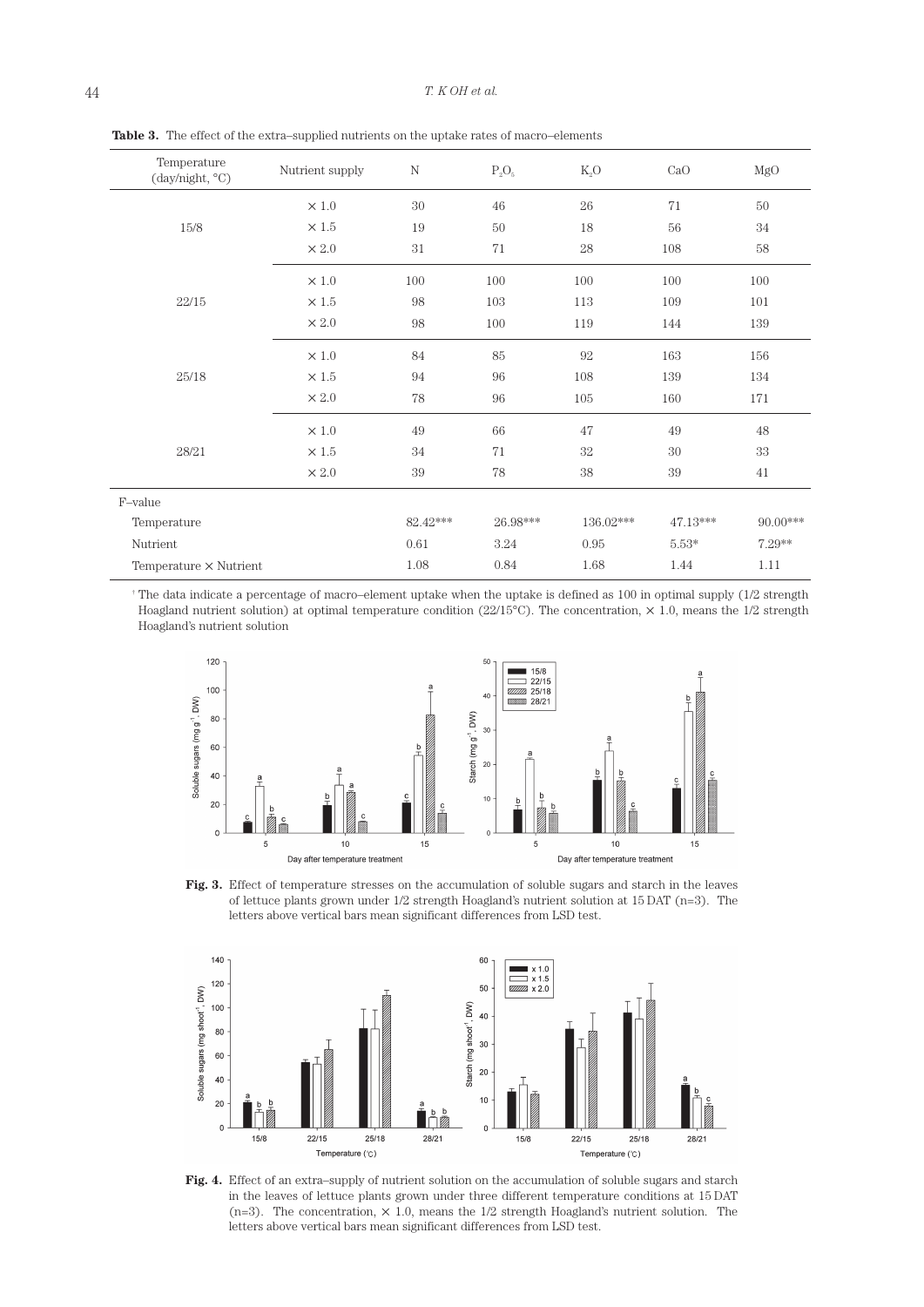# DISCUSSION

Temperature stresses (low and high temperature) are the major environmental factors affecting plant growth and development, and also induce morphological, physiological and biochemical changes in plants. It is well known that crop growth rates are significantly reduced by temperature stresses as results of a decrease in metabolic processes and photosynthesis (Sharkova, 2001; Wise *et al*., 2004; Waraich *et al*., 2012), shoot and root growth inhibition, and leaf senescence (Vollenweider and Gunthardt–Goerg, 2005), and our result also represented only one–third in low or high temperature conditions compared to the optimal. An extra–supply of minerals to promote lettuce growth didn't have any effect in low or high temperature stress (Fig. 2), the growth was not differed in the optimal or moderately high temperature conditions, and even high temperature led to a marked reduction in the growth under 1.5– and 2.0–fold stronger mineral conditions. Waraich *et al*. (2011) reported that N fertilization mitigated the adverse effects of temperature stresses which induced the reduction in photosynthesis and growth by photo–oxidative damage (Waraich *et al*., 2011). Increasing K supply also alleviated the damage of leaf and stem damage and decrease in crop yield (Grewal and Singh, 1980; Hakerlerler *et al*., 1997), however the effect mentioned above was not observed in our present work. The concentration and uptake of macro–elements was strongly different with temperature conditions. Certainly, high temperature led to substantial accumulation of macro–elements, while low temperature represented lower N and K concentrations or higher P, Ca and Mg concentrations. This suggests the existence of a controlling mechanism in plant, particularly root, which is mediated by physiological responses such as transpiration, mineral absorption, and leaf and root growth. Marked reduction in mineral concentration has been considered as a factor responsible for temperature stresses (Ali *et al*., 1998; Tindall *et al*., 1990; Engels and Marschner, 1996; Du and Tachibana, 1994). However, mineral concentrations except N and K at low temperature in lettuce shoots increased at both low and high temperatures, and it might be interpreted to be the mineral accumulation as the result of restricted utilization by growth cessation. Undoubtedly, a remarkable growth inhibition which was caused by low and high temperature stresses adversely affected macro–element uptake (Table 2), this means that mineral uptake greatly depends on ambient temperature conditions, similar to the observation by Ali *et al*. (1998) and Tindall *et al*. (1990). The extra–supply of minerals as a means of promoting mineral uptake wasn't noticeable in all temperature conditions although two–fold stronger minerals affected a slight increase in macro–element uptake at low temperature stress (Table 3). Interestingly, an extra–supply of P led to the significant increase in P uptake as lettuce plant was suffered from temperature stresses. Low and high temperatures markedly reduced soluble sugars and starch levels in lettuce shoots (Fig. 3). More carbon losses due to increased respiration and the shortage of non–structural carbohydrate have long been considered as factors responsible for the growth inhibition under various temperature stresses (Youngner and Nudge, 1968; Canmore– Neumann and Kafkafi, 1983), consistent with our observation. Starch metabolism (diurnal fluctuation) is very sensitive to changes in the environment, and soluble sugars that accumulate in response to stress can function as osmolytes to maintain cell turgor against adverse environments, particularly temperature stresses (Madden *et al*., 1985; Todaka *et al*., 2000; Kaplan and Guy, 2004; Basu *et al*., 2007; Kempa *et al*., 2008). In this study, a decline of soluble sugars and starch levels is possibly considered as a result of restricted water and nutrient absorption and limited photosynthesis although further study is needed for the clarification of carbohydrate metabolism. The extra–supply of minerals didn't also have any effect to enhance soluble sugars and starch levels, namely photosynthesis. In conclusion, temperature stresses caused significant reduction in crop growth, mineral uptake and carbohydrate production while macro–element concentrations in lettuce shoots seemed likely to be a temperature–dependent response. Moreover, extra–supply of minerals didn't play crucial roles to promote an adverse damage caused by temperature stresses. Further research should include the effect of extra–supply of minerals when plants are recovered from low or high temperature stress, and metabolic interaction such as mineral uptake and carbohydrates between shoot and root.

#### ACKNOWLEDGMENT

This work was carried out with the support of "Cooperative Research Program for Agriculture Science & Technology Development (Project No. PJ010899)" Rural Development Administration, Republic of Korea

### REFERENCES

- Ali I. E. A., U. Kafkafi, I. Yamaguchi, Y. Sugimoto and S. Inanaga 1998 Response of oilseed rape plant to low root temperature and nitrate: ammonium ratios. *J. Plant Nutr*., **21**: 1463–1481
- Basu P. S., M. Ali and S. K. Chaturvedi 2007 Osmotic adjustment increases water uptake, remobilization of assimilates and maintains photosynthesis in chickpea under drought. *Indian J. Exp. Bot*., **45**: 261–267
- Canmore–Neumann F. and U. Kafkafi 1983 The effect of root temperature and NO<sup>3-</sup>/NH<sup>4+</sup> ratio on strawberry plants. I. Growth, flowering, and root development. *Agric. J*., **75**: 941–947
- Cumbus I. P. and P. H. Nye 1984 Root zone temperature effects on growth and phosphate absorption in rape Brassica napus cv. Emerald. *J. Exp. Bot*., **36**: 219–227
- Du Y. C. and S. Tachibana 1994 Effect of supraoptimal root temperature on the growth, root respiration and sugar content of cucumber plants. *Scientia Horticulturae*, **58**: 289–301
- Engels C. and H. Marschner 1996 Effects of suboptimal root zone temperature and shoot demand on net translocation of micro– nutrients from the roots to the shoot of maize. *Plant and Soil*, **186**: 311–320
- Grewal J. S. and S. N. Singh 1980 Effect of potassium nutrition on frost damage and yield of potato plants on alluvial soils of the Punjab (India). *Plant Soil*, **57**: 105–110
- Hakerlerler H., M. Oktay, N, Eryüce and B. Yagmur 1997 *Effect of potassium sources on the chilling tolerance of some vege-*